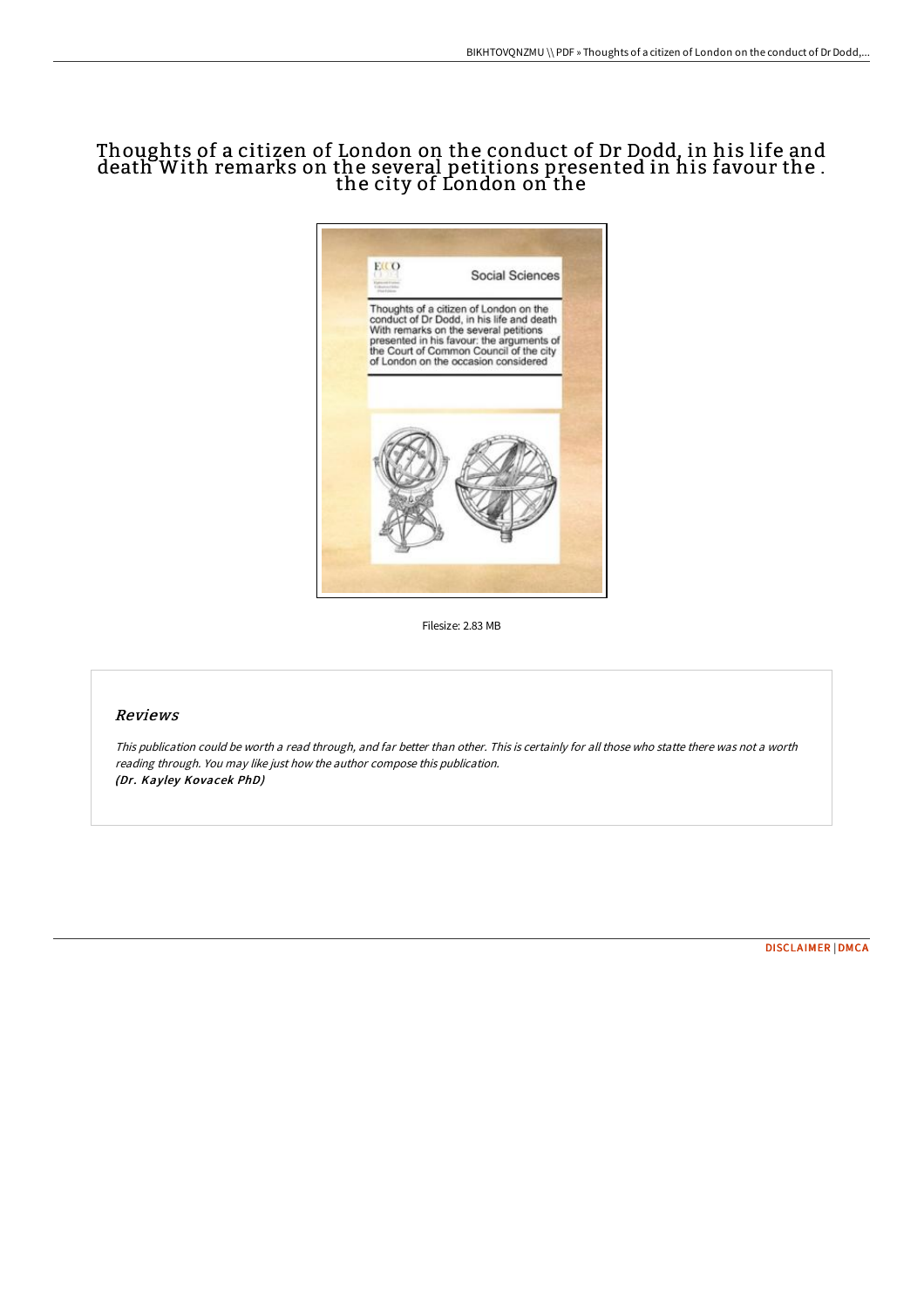## THOUGHTS OF A CITIZEN OF LONDON ON THE CONDUCT OF DR DODD, IN HIS LIFE AND DEATH WITH REMARKS ON THE SEVERAL PETITIONS PRESENTED IN HIS FAVOUR THE . THE CITY OF LONDON ON THE



To download Thoughts of a citizen of London on the conduct of Dr Dodd, in his life and death With remarks on the several petitions presented in his favour the . the city of London on the PDF, please click the web link under and download the document or gain access to additional information which might be relevant to THOUGHTS OF A CITIZEN OF LONDON ON THE CONDUCT OF DR DODD, IN HIS LIFE AND DEATH WITH REMARKS ON THE SEVERAL PETITIONS PRESENTED IN HIS FAVOUR THE . THE CITY OF LONDON ON THE ebook.

Gale ECCO, Print Editions. Paperback. Book Condition: New. This item is printed on demand. Paperback. 48 pages. Dimensions: 9.7in. x 7.4in. x 0.1in.The 18th century was a wealth of knowledge, exploration and rapidly growing technology and expanding record-keeping made possible by advances in the printing press. In its determination to preserve the century of revolution, Gale initiated a revolution of its own: digitization of epic proportions to preserve these invaluable works in the largest archive of its kind. Now for the first time these high-quality digital copies of original 18th century manuscripts are available in print, making them highly accessible to libraries, undergraduate students, and independent scholars. Delve into what it was like to live during the eighteenth century by reading the first-hand accounts of everyday people, including city dwellers and farmers, businessmen and bankers, artisans and merchants, artists and their patrons, politicians and their constituents. Original texts make the American, French, and Industrial revolutions vividly contemporary. The below data was compiled from various identification fields in the bibliographic record of this title. This data is provided as an additional tool in helping to insure edition identification: Harvard University Houghton LibraryN014351William Dodd was executed June 27, 1777. An attack on John Villettes A genuine account of the behaviour and dying words of William Dodd, London, 1777. Text is continuous despite pagination. London : Printed for W. Owen, at Temple-Bar, MDCCLXVII 1777 8, 17-48p. ; 8 This item ships from La Vergne,TN. Paperback.

 $\Box$ Read Thoughts of a citizen of London on the conduct of Dr Dodd, in his life and death With remarks on the several petitions [presented](http://albedo.media/thoughts-of-a-citizen-of-london-on-the-conduct-o.html) in his favour the . the city of London on the Online [Download](http://albedo.media/thoughts-of-a-citizen-of-london-on-the-conduct-o.html) PDF Thoughts of a citizen of London on the conduct of Dr Dodd, in his life and death With remarks on the several petitions presented in his favour the . the city of London on the